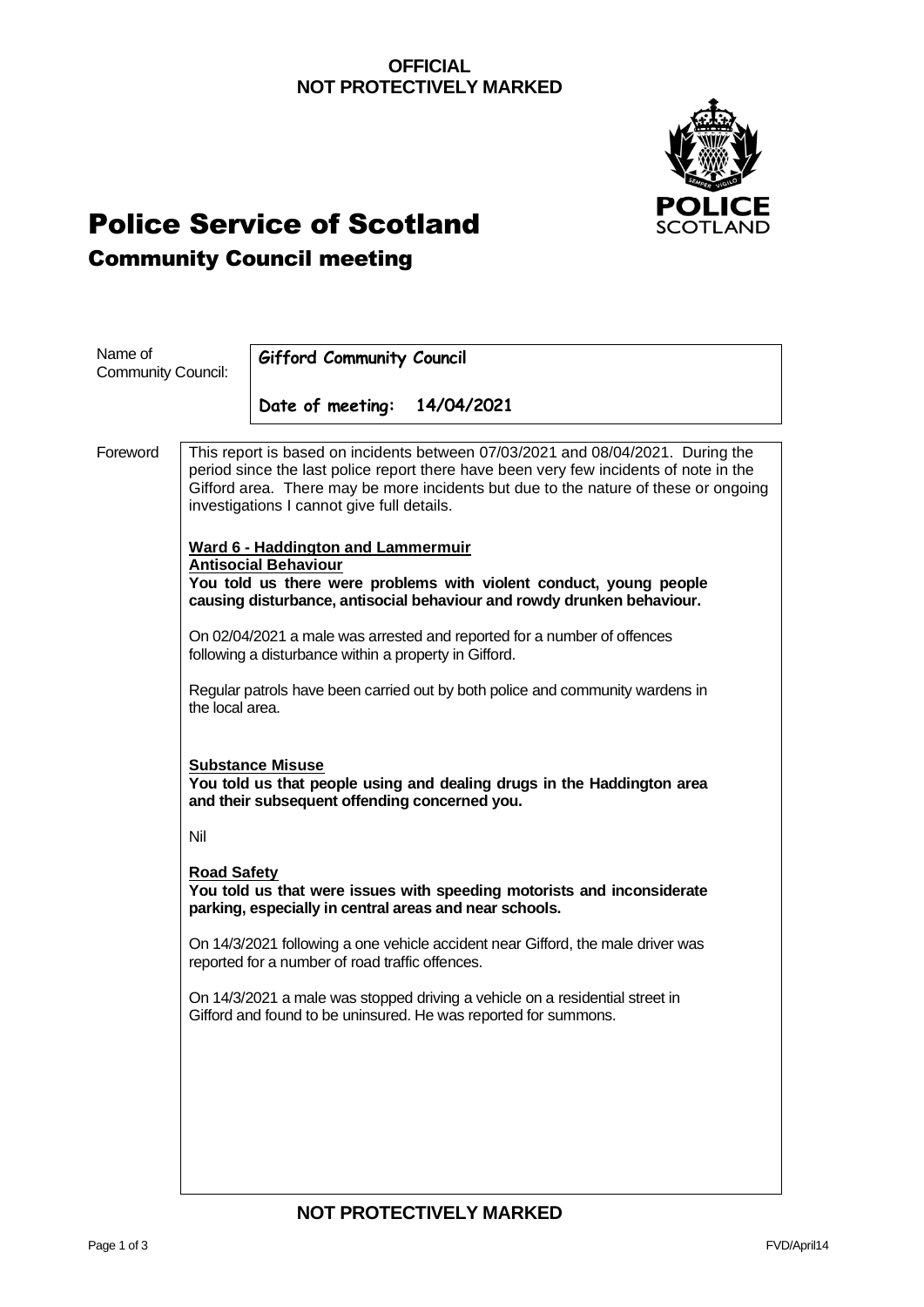### **OFFICIAL NOT PROTECTIVELY MARKED**



# Police Service of Scotland

### Community Council meeting

| Ward<br><b>Priorities</b> |                                                                                                                                                                                                                                       |  |  |  |                                                                            |  |  |  |
|---------------------------|---------------------------------------------------------------------------------------------------------------------------------------------------------------------------------------------------------------------------------------|--|--|--|----------------------------------------------------------------------------|--|--|--|
|                           | <b>Housebreaking</b><br>You told us you were worried about security and people breaking into<br>houses.                                                                                                                               |  |  |  |                                                                            |  |  |  |
|                           | Nil.                                                                                                                                                                                                                                  |  |  |  |                                                                            |  |  |  |
|                           | Other incidents of note:<br>Officers continue to carry out speed checks in the area utilising both real time<br>checks and the cardboard cops.<br>CAPP priorities this month:<br>1. Speeding West Road, Haddington and Athelstaneford |  |  |  |                                                                            |  |  |  |
|                           |                                                                                                                                                                                                                                       |  |  |  | 2.<br>Youth engagement, Haddington town centre.                            |  |  |  |
|                           |                                                                                                                                                                                                                                       |  |  |  | 3. Prohibition on driving Neilson Park Road, Victoria Road,<br>Haddington. |  |  |  |
|                           |                                                                                                                                                                                                                                       |  |  |  | Next meeting 12/04/2021 at 1830 via Microsoft Teams                        |  |  |  |
|                           | Please e-mail any feedback to:-<br>vivian.black@scotland.pnn.police.uk<br>colin.boyd@scotland.pnn.police.uk<br>or                                                                                                                     |  |  |  |                                                                            |  |  |  |
|                           | HaddingtonLammermuirCPT@scotland.pnn.police.uk                                                                                                                                                                                        |  |  |  |                                                                            |  |  |  |
|                           |                                                                                                                                                                                                                                       |  |  |  |                                                                            |  |  |  |